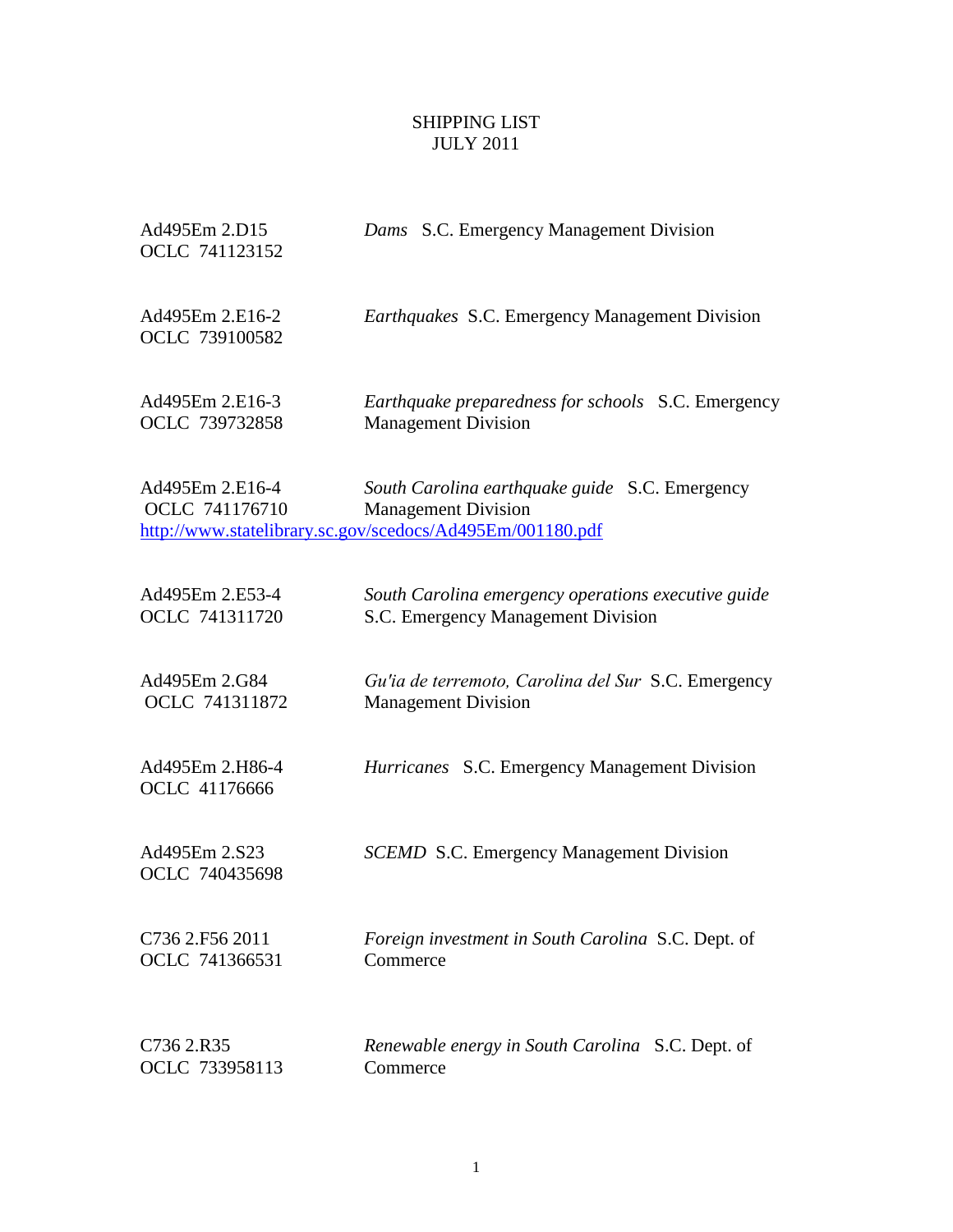| C736 2.S71                            | State of business, world of opportunity S.C. Dept. of                                                              |
|---------------------------------------|--------------------------------------------------------------------------------------------------------------------|
| OCLC 739956878                        | Commerce                                                                                                           |
| C736 2.S71-2<br>OCLC 742052883        | State of business, world of opportunity: aerospace<br>S.C.<br>Dept. of Commerce                                    |
| C736Resear 2.T19                      | SC tax policy & economic growth S.C. Dept. of                                                                      |
| OCLC 741500883                        | Commerce, Division of Research                                                                                     |
| H3496 2.M36 2011                      | Facts about mercury in fish S.C. Dept. of Health and                                                               |
| OCLC 739585721                        | <b>Environmental Control</b>                                                                                       |
| N2197 2.F32-2 2011                    | Federal Farm Bill conservation programs. S.C. Dept. of                                                             |
| OCLC 739668247                        | <b>Natural Resources</b>                                                                                           |
| N2197 2.W15 2010                      | S.C. Dept. of Natural Resources                                                                                    |
| OCLC 733957407                        | Walhalla                                                                                                           |
| N2197Wil 8.A55 2011<br>OCLC 733766488 | South Carolina alligator hunting guide for 2011<br>S.C. Dept. of Natural Resources. Wildlife Management<br>Section |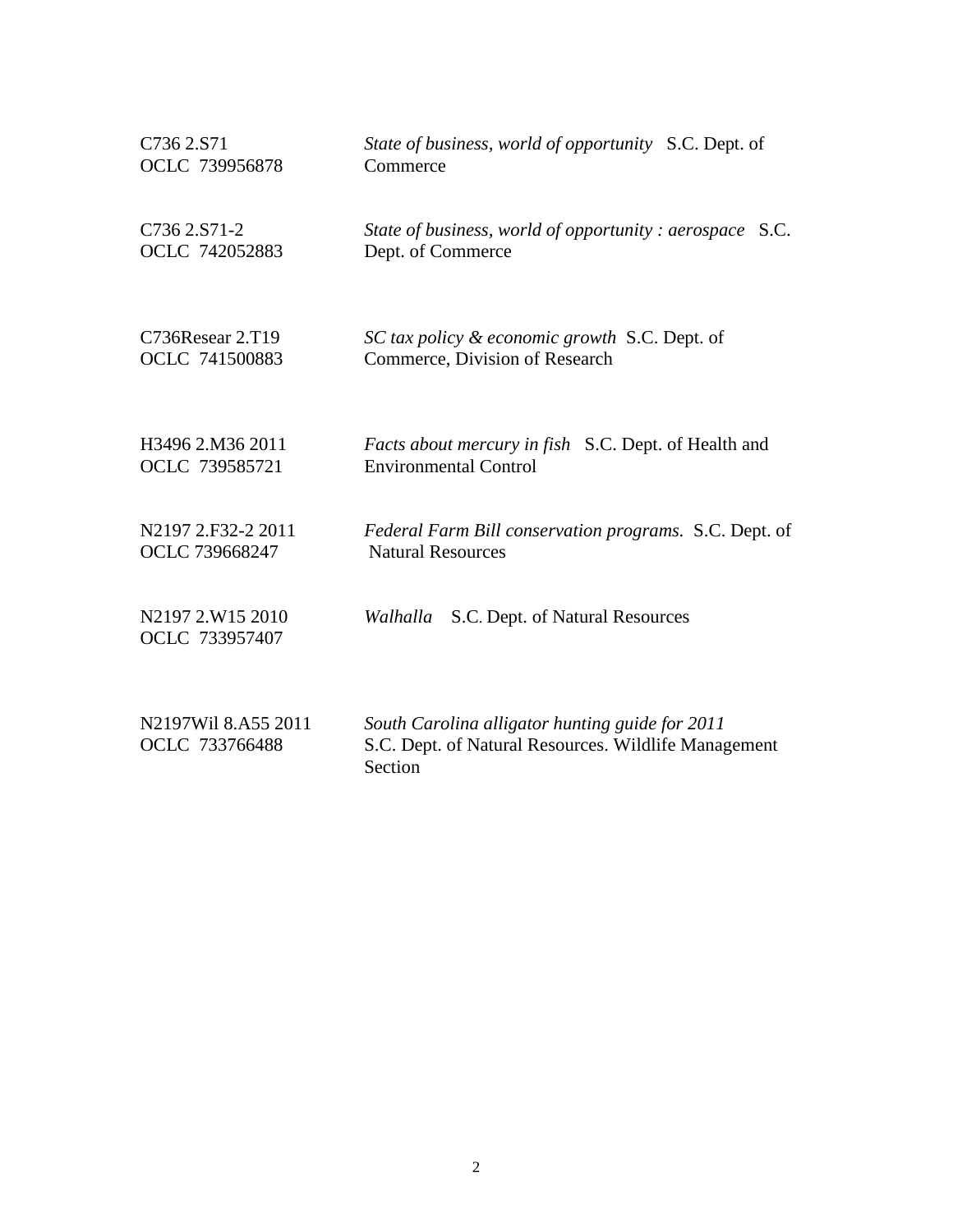## SERIALS SHIPPING LIST July 2011

| A3Ed832 8.A22-2<br>OCLC 44422532   | Accountability manual S.C. Education Oversight Committee<br>2011/12                                                                                                 |
|------------------------------------|---------------------------------------------------------------------------------------------------------------------------------------------------------------------|
| Ad495Em 8.H86-2<br>OCLC 137903158  | Hurricane guide. S.C. Emergency Management Division<br>2011                                                                                                         |
| Ag8357 3.M16<br>OCLC 08246250      | South Carolina market bulletin<br>S.C. Department of Agriculture.<br>July 7, 2011<br>July 21, 2011<br>http://www.scda.state.sc.us/marketbulletin/marketbulletin.htm |
| C736 3.C55-4<br>OCLC 741500373     | Annual report of Enterprise Zone activity S.C. Department of Commerce<br>2010                                                                                       |
| C736 3.E25<br>OCLC 297527365       | South Carolina economic outlook S.C. Department of Commerce<br>May 2011<br>June 2011<br>http://www.statelibrary.sc.gov/scedocs/C736/002235.pdf                      |
| C736 3.R32<br>OCLC 666863205       | Recent economic development recognitions S.C. Dept. of Commerce<br>7/7/2011                                                                                         |
| C736Resear 3.C57<br>OCLC 740006657 | S.C. Dept. of Commerce, Division of Research.<br>Annual cost of living index<br>2009                                                                                |
| H3496 3.F47<br>OCLC 60709747       | South Carolina fish consumption advisories<br>S.C. Dept. of Health and<br><b>Environmental Control</b><br>2011                                                      |
| N2197 3.J52<br>OCLC 43636269       | Jocassee journal<br>S.C. Department of Natural Resources<br>Spring/Summer 2011<br>http://www.dnr.sc.gov/managed/wild/jocassee/newsletter.htm                        |
| N2197 3.T13                        | Tag & release. S.C. Dept. of Natural Resources.                                                                                                                     |

N2197 3.T13 *Tag & release*. S.C. Dept. of Natural Resources. OCLC 259747176 Tag & release.<br>February 2011<br>April 2011